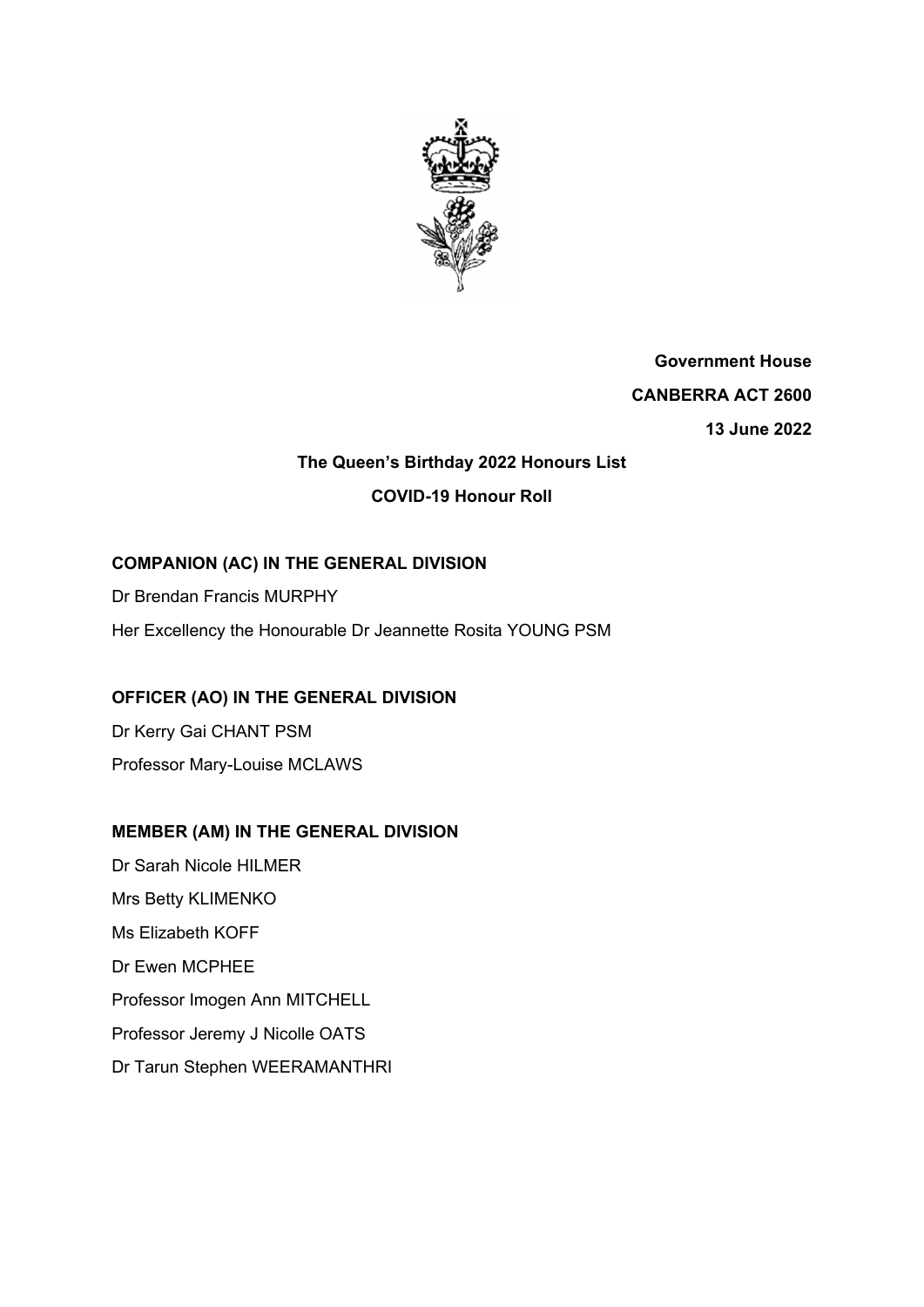### **MEDAL (OAM) IN THE GENERAL DIVISION**

Associate Professor Lilian KOW Mr Robert James RICHARDS

## **MEMBER (AM) IN THE MILITARY DIVISION**

Air Commodore Angela Maria CASTNER Air Commodore Kirrily Ann DEARING Brigadier Malcolm Dalziel WELLS

### **PUBLIC SERVICE MEDAL (PSM)**

Mr Argiri ALISANDRATOS Ms Melissa ATTIA Mr Michael Paul BATH Ms Claire Jennifer BOARDMAN Mr Alistair Lachlan CAMPBELL Ms Jacqueline Ann CURTIS Dr Lucas DE TOCA Dr Thomas James DODD Ms Genevieve Mary DOLAN Mr Simon Kevin DRAPER Ms Paula Maree DUFFY Ms Caroline FARMER Dr John Kenneth FERGUSON Ms Susan Helen FLANAGAN Ms Dianne Michelle FRANCISCO Dr Nadia Deborah FRIEDMAN Ms Jennifer Patsy GALE Ms Jodie Leanne GRIEVE Mr Todd Anthony HARRIS Commissioner Darren Leigh HINE Ms Kate Alexandra HOUGHTON Ms Penelope IRELAND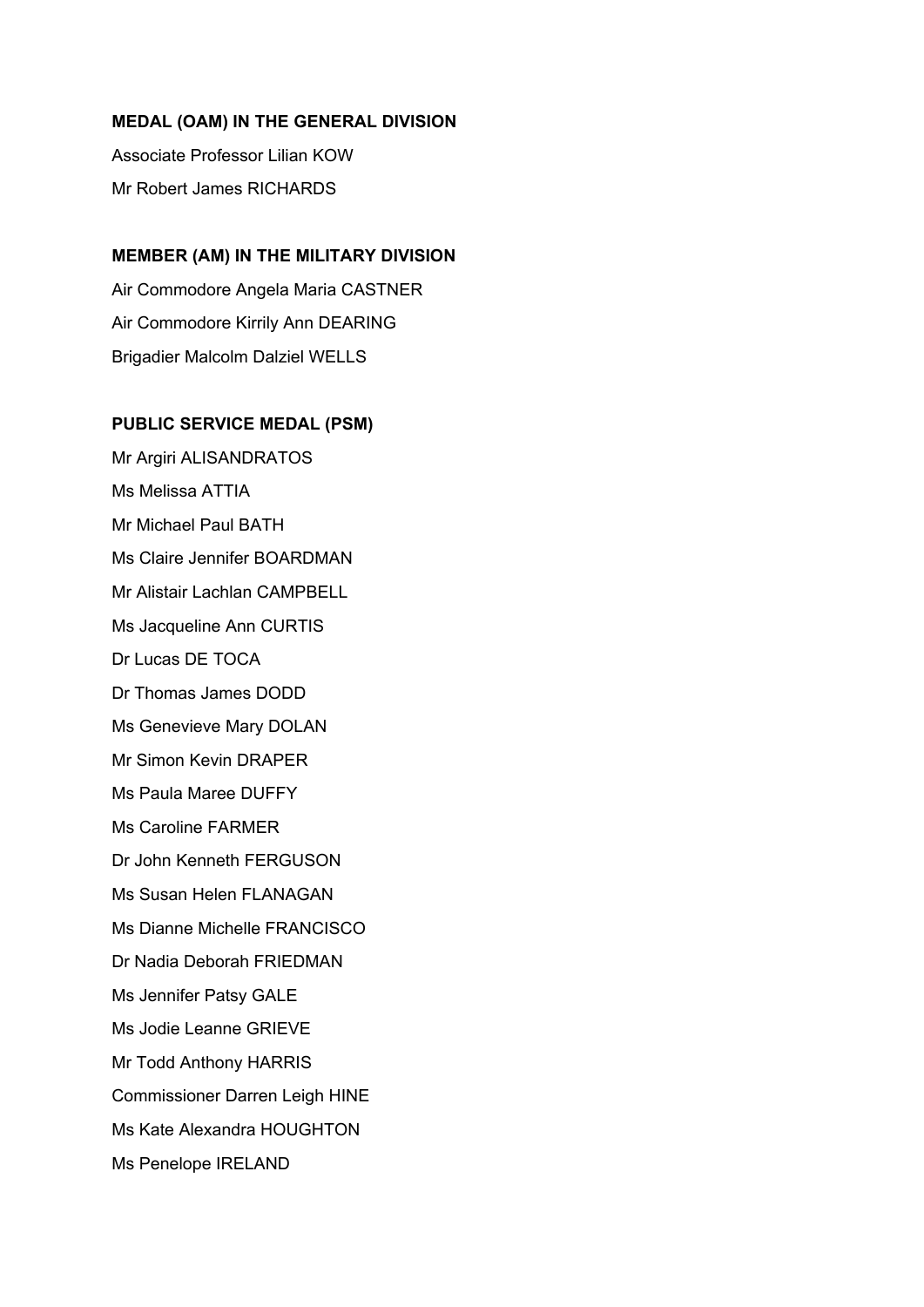#### **PUBLIC SERVICE MEDAL (PSM) Cont.**

Ms Angela KELLY Dr Elisabeth Alexandra KERR Ms Fiona LEATHAM Ms Helen Zeta MCCORMACK Mr Garrett MCDONALD Ms Kathrine MORGAN-WICKS Mr William James MURPHY Ms Lisa Michelle PETERSON Ms Danielle Joy REGELING Mr David Glen REYNOLDS Mr Michael Roy RYAN Mrs Vicki Anne SIMPSON Mr David Julian STOCKMAN Dr Kim Liane SUTHERLAND Dr Mark George K VEITCH Mr Simon Joseph WRITER

#### **AUSTRALIAN POLICE MEDAL (APM)**

Superintendent Karen Rachel COOK Senior Sergeant Glenn Charles DOWDING Superintendent Noel Patrick GARTLAN Commander Karen NYHOLM Superintendent Mark Stephen PORTER Superintendent Paul William ROBERTS Inspector James David SEMMENS Detective Chief Inspector Brett John SMITH Commander Timothy Austin TULLY Commander Scott Matthew WARNER

### **AUSTRALIAN FIRE SERVICE MEDAL (AFSM)**

Mr Gregory Stephen POTTS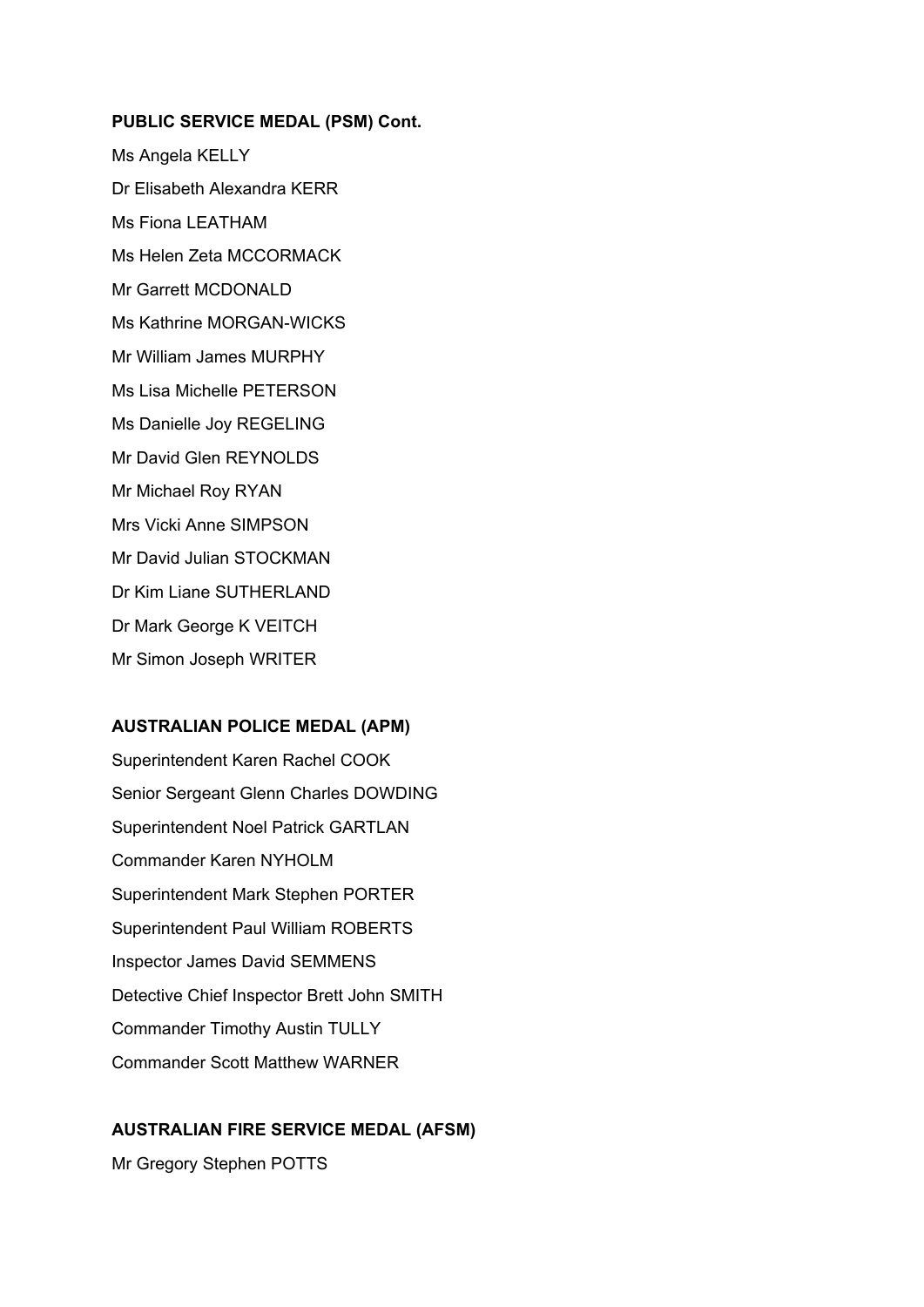#### **AMBULANCE SERVICE MEDAL (ASM)**

Mr Glenn John ASLIN Miss Taleaha Jane DAWSON Mr Craig GARRAWAY Mr Andrew David THOMAS Mr Shaun Andrew WHALES Mrs Catherine Anne WRIGHT

#### **EMERGENCY SERVICES MEDAL (ESM)**

Mrs Tammy Raylene BENNETT Mr Cameron BERESFORD Mr Gregory John DAVIES Mr Elliott DUNN Mr Stephen Douglas FORBES Mr Nathan Daniel HENDERSON-SMITH Assistant Commissioner Sean Michael KEARNS Mr Paul Colin MCQUEEN Mr Philip Lawrence NOLEN

### **AUSTRALIAN CORRECTIONS MEDAL (ACM)**

Mr Walid Adel (Wally) ELGUINDY Governor Adam Christopher WILKINSON

### **CONSPICUOUS SERVICE CROSS (CSC)**

Lieutenant Colonel Kelly Anne DUNNE Lieutenant Colonel Gerard Ryan KEARNS Lieutenant Colonel Josephine Lee RICHARDS Captain Matthew Martin SHAND RAN Lieutenant Colonel Andrew Tristan WHITE